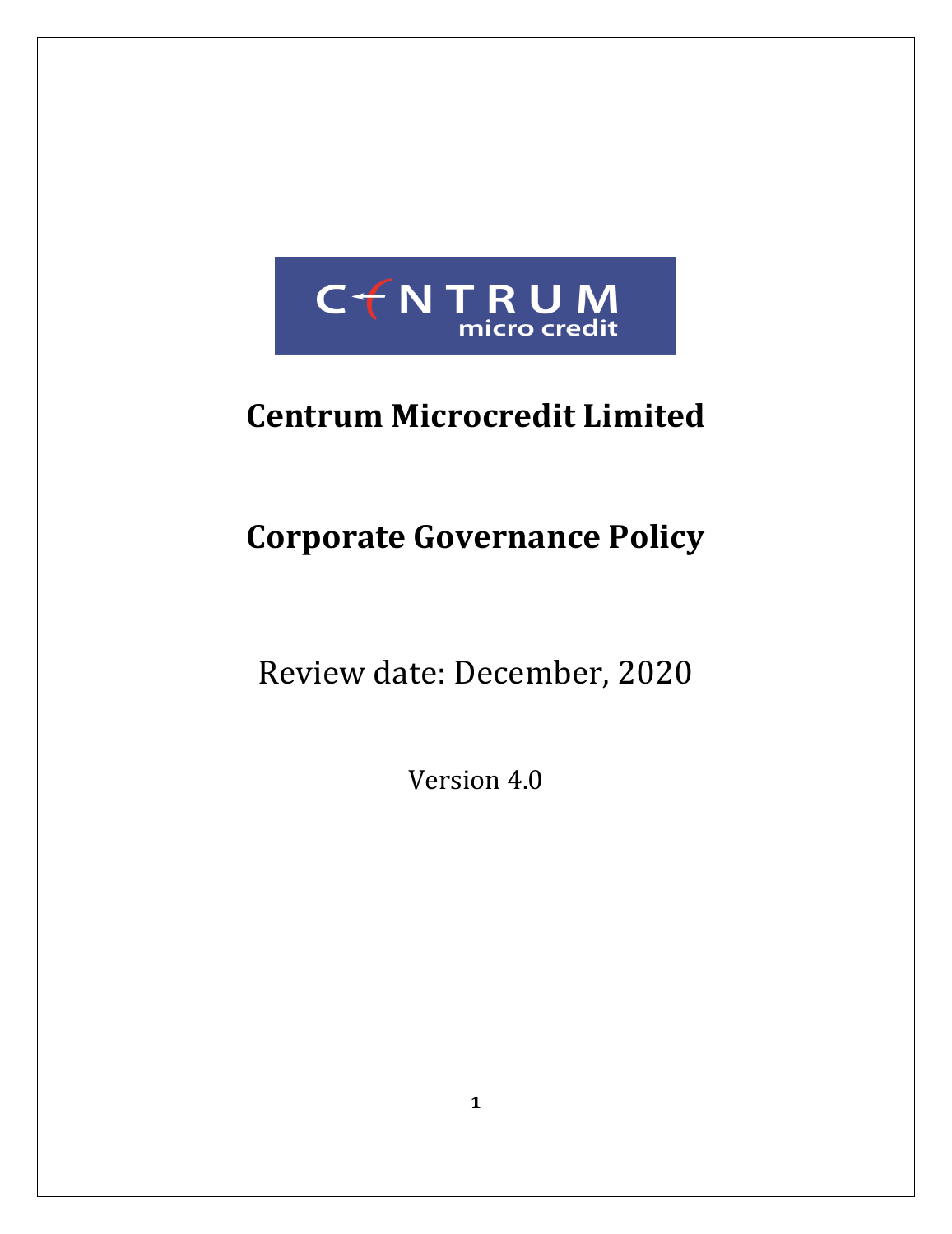# **Contents**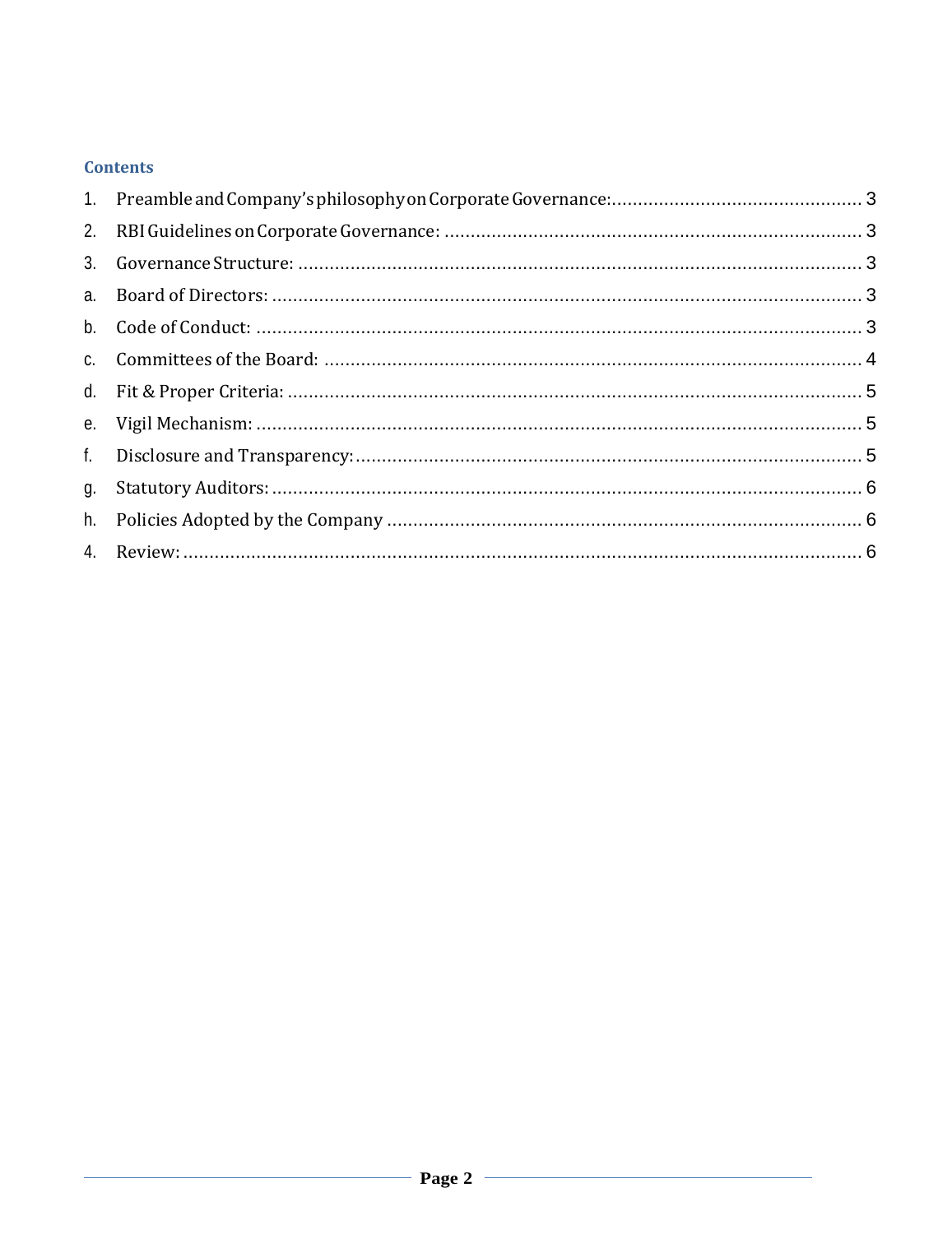# <span id="page-2-0"></span>**1. PreambleandCompany'sphilosophyonCorporateGovernance:**

Centrum Microcredit Limited ("the Company / CML") is a subsidiary of Centrum Capital Limited ("CCL") and is a Non Deposit Accepting – Systemically Important Non-Banking Finance Company ("NBFC-ND-SI") and is registered with the Reserve Bank of India ("RBI") as a "Microfinance Instituion".

The Company draws its philosophy from its parent CCL, whose shares are listed on the stock exchanges. It is the Company's endeavor to excel through better Corporate Governance and fair and transparent practices.

Corporate Governance means the system of rules, practices and processes by which a company is administered and controlled. It involves balancing the interests of the various stakeholders of the company including shareholders, employees, customers and the community within which it operates. These corporate governance guidelines will help the Company in attaining its objectives/goals, since it encompasses every sphere of operations, management, action plans, internal controls and regulatory disclosure.

# <span id="page-2-1"></span>**2. RBIGuidelinesonCorporateGovernance:**

RBI vide its Master Direction DNBR. PD. 008/03.10.119/2016-17 dated September 1, 2016, as amended from time to time ("RBI Direction") directed NBFCs to frame internal guidelines on corporate governance which is to be approved by its Board of Directors.

# <span id="page-2-2"></span>**3. GovernanceStructure:**

# <span id="page-2-3"></span>**a. Board of Directors:**

The Board of Directors ("the Board") along with its Committees shall provide leadership and guidance to the Company's management and direct, supervise and control the performance of the Company.

The Board of the Company shall have an optimum combination of Executive and Non-Executive directors in compliance with the Companies Act, 2013 and other regulatory guidelines, if any.

# <span id="page-2-4"></span>**b. Code of Conduct:**

All the directors on the Board of theCompany are required to sign "Deed of Covenant (Deed)" as per the format prescribed under the RBI Directions. This Deed prescribes the duties, responsibilities and obligations of the Directors. This shall be also construed as "Code of Conduct for the Directors".

Further, the Parent Company viz, Centrum Capital Limited (CCL) has framed a Code of Conduct for its employees which covers employees of all the entities under CCL. Accordingly, all employees of the Company including Executive Directors follow aforesaid Code of Conduct as framed by the Parent Company, CCL.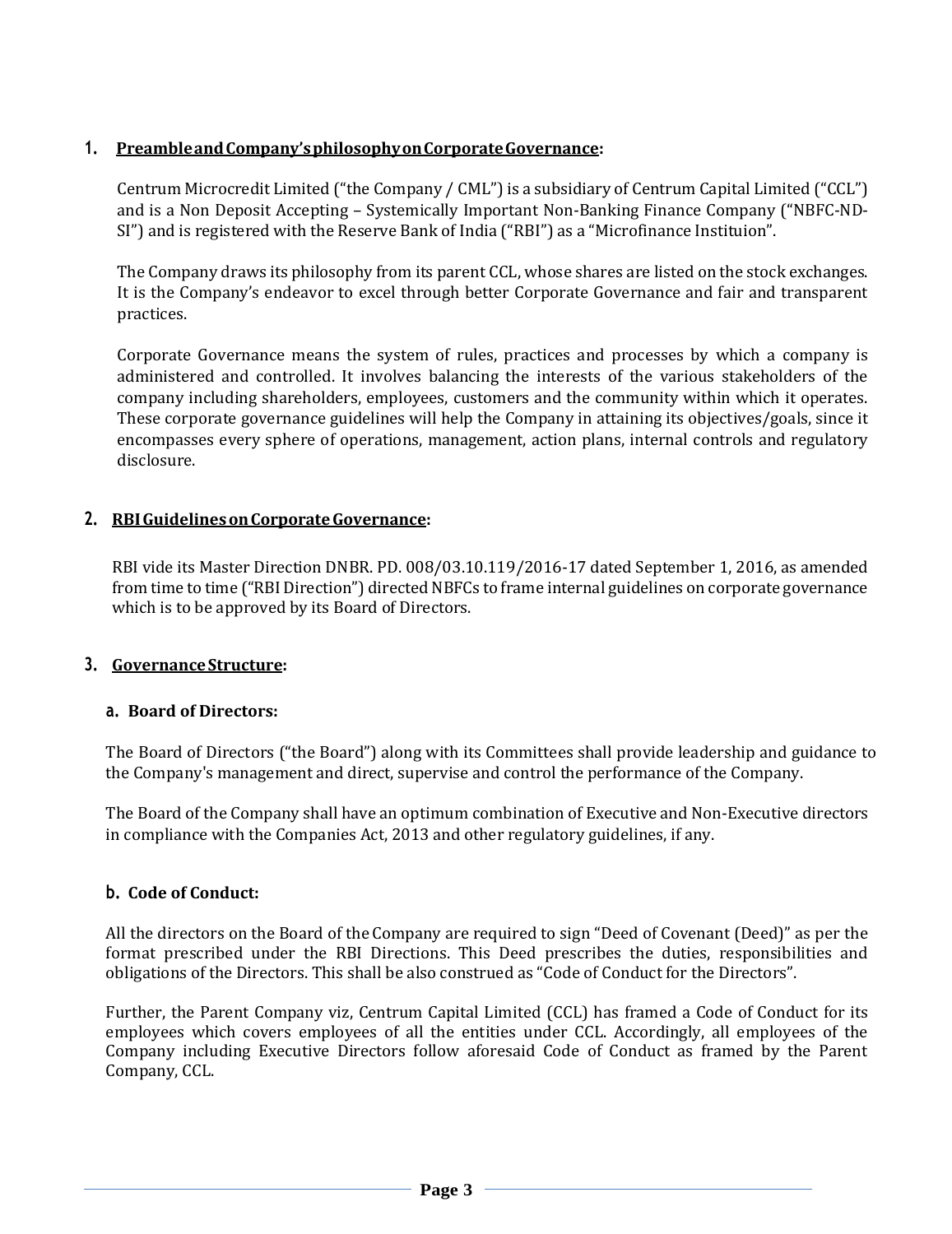# <span id="page-3-0"></span>**c. Committees of the Board:**

The Board functions as a full Board and also through various Committees constituted to oversee specific areas. The Committees have oversight of operational issues assigned to them by the Board. Accordingly, the core Committees constituted by the Board in this connection are as follows:

# i. Audit Committee:

The Company has in place an Audit Committee constituted under the provisions of Section 177 of the Companies Act, 2013 and in terms of applicable RBI guidelines in this regard.

The Audit Committee shall have the powers and duties conferred upon it in compliance with the provisions of Section 177 of the Act, applicable RBI/ SEBI Regulations and such other duties, obligations and powers as may be prescribed by the Board of the Company from time to time.

# ii. Nomination and Remuneration Committee:

The Company has in place an 'Nomination and Remuneration Committee' in compliance with the provisions of Section 178 of the Companies Act, 2013 and the same is in conformity with the RBI guidelines issued in this regard from time to time.

The Nomination and Remuneration Committee shall have the powers and duties conferred upon it in compliance with the provisions of Section 178 of the Act, applicable RBI/ SEBI Regulations and such other duties, obligations and powers as may be prescribed by the Board of the Company from time to time.

# iii. Asset-Liability Management Committee:

The Company has in place the Asset-Liability Management Committee ("ALCO") constituted in accordance with the RBI guidelines. The ALCO's primary goal is to evaluate, monitor and approve practices relating to risk due to imbalances in the capital structure. The Company has a Board approved Asset Liability Management Policy in place and required disclosures to the effect are made from time to time.

# iv. Risk Management Committee:

The Company has in place a Risk Management Committee constituted in accordance with the RBI guidelines in this regard. The Risk Management Committee is responsible for managing, inter alia the integrated risk which includes liquidity risk, interest rate risk, currency risk and such other functions as may be assigned to it by the Board of the Company. Further, the Risk Management Committee shall ensure that progressive risk management system and risk management policy and strategy followed by the Company are put in place.

# v. Other Committees:

In addition to the aforesaid Committees, the Company has constituted various other committees,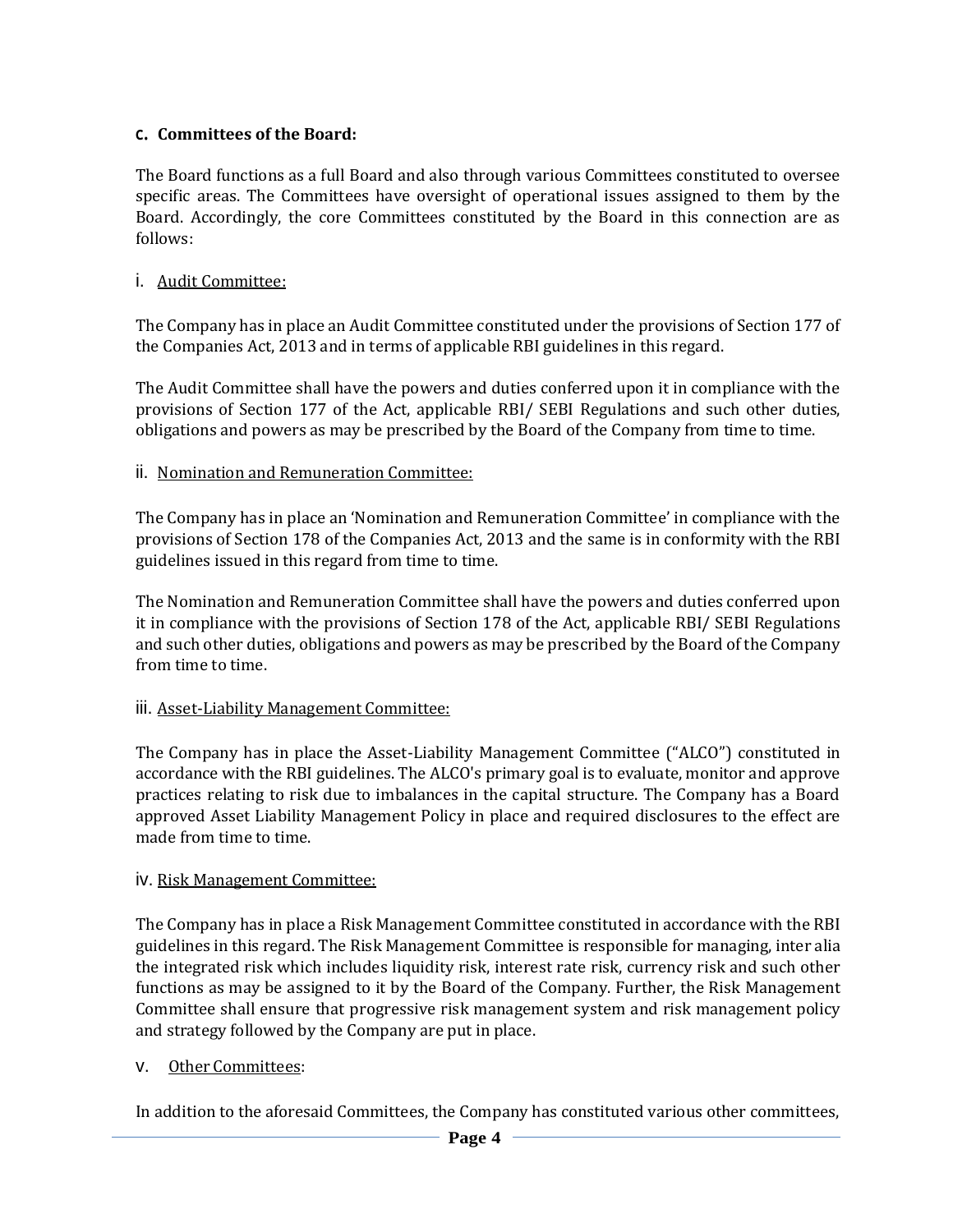some of which are as follows:

- Fund Raising Committee
- MANCOM (Management Committee)
- IT Strategy Committee
- Outsourcing Committee

Further in accordance with the needs of the business the Company may form additional companies which shall be deemed to form part of these guidelines.

# <span id="page-4-0"></span>**d. Fit & Proper Criteria:**

In terms of the RBI Direction, the Company has in place a Board approved policy on 'Fit and Proper Criteria for Directors' ("the Policy"). Pursuant to the Policy, the Company obtains necessary disclosures from Directors from time to time. Further, the Company ensures compliance with the provisions laid down in the said Policy.

Further, as required under the above referred RBI Direction, the Company shall ensure to furnish to the RBI on a quarterly basis, statement on change of directors and a certificate confirming that fit and proper criteria in selection of the directors has been followed. The same should be submitted to the Regional Office of RBI within 15 days of the close of the respective quarter and the statement for the quarter ending March 31, should be certified by the auditors.

# <span id="page-4-1"></span>**e. Vigil Mechanism:**

Pursuant to Rule 7 of the Companies (Meetings of Board and its Powers) Rules 2014 read with Section 177(9) of the Act, the Company has framed and adopted Vigil Mechanism Framework ("the framework") to enable directors and employees to report genuine concerns about unethical behaviour, actual or suspected fraud or violation of Code of Conduct.

The objective of this mechanism is to maintain a redressal system which can process all complaints concerning questionable accounting practices, internal controls, or fraudulent reporting of financial information.

# <span id="page-4-2"></span>**f. Disclosure and Transparency:**

- a) The Company shall update the Board of Directors, on annual basis or such other frequency as decided by the Board, the following:
	- The progress made in putting in place a progressive risk management system and risk management policy and strategy followed by the Company;
	- Conformity with corporate governance standards viz., in composition of various committees, their role and functions, periodicity of the meetings and compliance with coverage and review functions, etc.
- b) The following shall be disclosed in the Company's Annual Financial Statements: